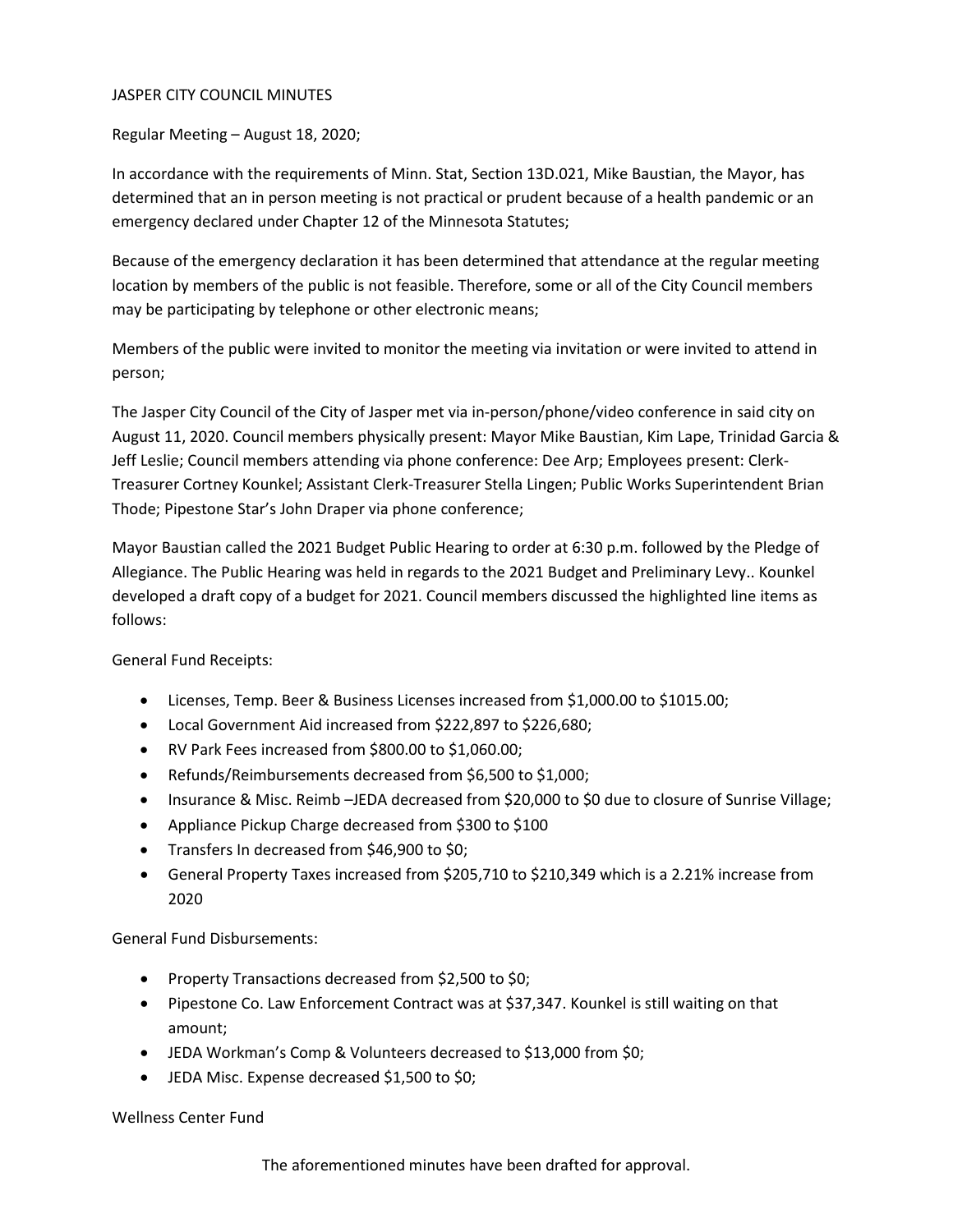• Rent increased to \$1,200 from \$3,000;

Motion by Leslie, seconded by Lape to approve the 2021 Budget with a 0% increase in the levy, all ayes, carried. A transfer in of \$4,639 will be made;

The amount of the proposed levy has to be certified to the County Auditors by September 30<sup>th</sup>. The final adoption of the budget will take place on December 8th council meeting;

Mayor Baustian called the regular meeting to order at 7:00 p.m.;

## Community Concerns:

The individual, who was requesting a street closure for the Saturday, September 12 to hold her wedding dance, has decided to change the venue to another state. The request has been rescinded;

Motion by Arp, second by Lape to approve the minutes from the Regular Meeting on July 14, 2020 with 3 spelling corrections, all ayes, carried;

Review and approve the July Claims to date: M&H Communications, 6 Pagers (Fire Dept.), \$2,874.00; Midwest Alarm Company, 50% down for QCC Fire Alarm System, \$5,558.26; League of MN Cities, Worker's Comp Audit, \$4,883.00; League of MN Cities Insurance Trust, Property/Casualty Coverage '20- '21, \$42,965.00; Univar USA, Mosquito Kontrol Spray, \$1,952.50;; Motion by Leslie, second by Garcia to approve the July claims to date, all ayes, carried;

Receipts noted: League of MN Cities, 2020 ½ LGA, \$111,571.00; Peoples Bank, \$1500.00, Quarter Craze Petty Cash (Due to Coin Shortage). The Jasper Quartziter Club will hold their Quarter Craze Auction online beginning September 13, 2020;

#### DELINQUENT SEWER/WATER/GARBAGE:

The delinquent sewer, water and garbage report was discussed with the Council. Last month, 17 shut-off notices were hung on doors. All but one of the accounts paid. Some discussion regarding non-reads was discussed with the Council;

#### Wellness Center/QCC:

Midwest Alarm and Olsen Electric will begin installing the fire alarm system the last week of August;

Kounkel mentioned that Jasper Sunrise Village is the only facility located within city limits that has a generator installed in case of an electrical outage, besides the Emergency Services Building. The council would like to see the roof replaced before installing a generator. The council would like an ad placed in the newspaper for roof replacement bids;

Once the fire alarm system is installed, the State Fire Marshall will come in for the last inspection. Lisa Houg has completed all licensing requirements through Pipestone County. Once the Fire Marshall gives the okay, Lisa will start her daycare. Garcia would like to see a business proposal from Houg to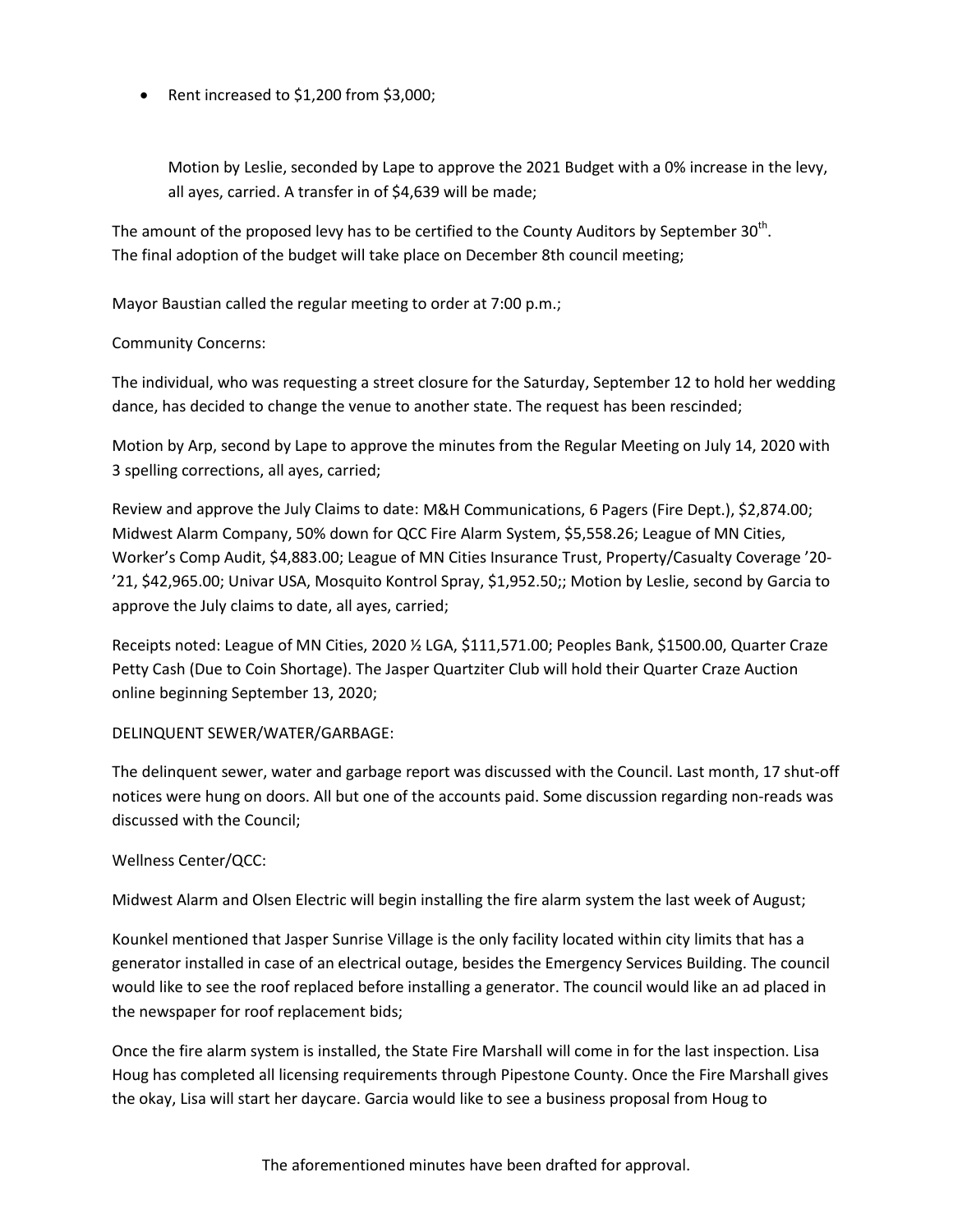determine what an adequate rental amount would be. Kounkel will invite Houg to the next council meeting;

# NEW BUSINESS:

Resolution 20-231 Allocating Coronavirus Aid, Relief and Economic Security Act Fund (CARES) was presented to the council for approval. The City of Jasper received \$44,827 to help cover expenses or losses due to the COVID-19 Health Pandemic. Motion by Lape, second by Garcia to approve Resolution 20-231 Allocation Coronavirus Aid to cover expenses of the City of Jasper relating to the COVID-19 Health Pandemic; Allocating \$5,000.00 to the Jasper Fire Department and \$5000.00 to the Jasper Volunteer Ambulance Association; offering \$2,500.00 for profit businesses located in the City of Jasper. Applications for profit businesses will be available at the Jasper City Office from August 18, 2020 to September 8, 2020 at 3:00 p.m. Baustian, Lape and Kounkel will meet prior to the September Council meeting to review the applications. Recommendations will then be made to the Jasper City Council at the regular meeting. The Council will then open up applications for non-profits depending on if any money is left over after the for-profit businesses apply;

The Water Tower Inspection Report was reviewed with the Council. The outside of the water tower is typically painted every 10 years. Thode will obtain bids this winter to get the project completed next spring;

The Pipestone County Tax Forfeiture Notice was presented. Two parcels within the City of Jasper were listed on the notice. According to Tyler Reisch, Pipestone County Auditor/Treasurer, one parcel has intended to set up a payment plan with the County to stop the tax forfeiture process while the other parcel has had no communication with Pipestone County;

The City of Jasper currently obtains internet service from Jasper Sunrise Village for the ioperation of the cameras at the truck parking and yard waste area. Kounkel will look into Woodstock Communication, MVTV, Vast and Frontier on placing internet in the designated located due to the closure of Sunrise;

Thode inquired whether he would be able to throw a hydrant party for the kids of Jasper. The kids have not been able to do a lot this summer with the COVID-19 Health Pandemic. Most children are returning to school soon so Thode thought this would be a good way to welcome them back. The Fire Department has a blitz nozzle that can be used. Thode will make sprinklers out of PVC pipe and hold the event on the east side of the alumni building. He plans to hold the event on Saturday, August 22 beginning at noon. Kounkel will help supervise the event;

OLD BUSINESS:

NA

PUBLIC WORKS REPORT:

No land use permits issued during the month of July;

Tree Removal Bid for the Jasper City Cemetery from Jim Roggenbuck were as follows:

-Big Green Ash - \$800.00;

The aforementioned minutes have been drafted for approval.